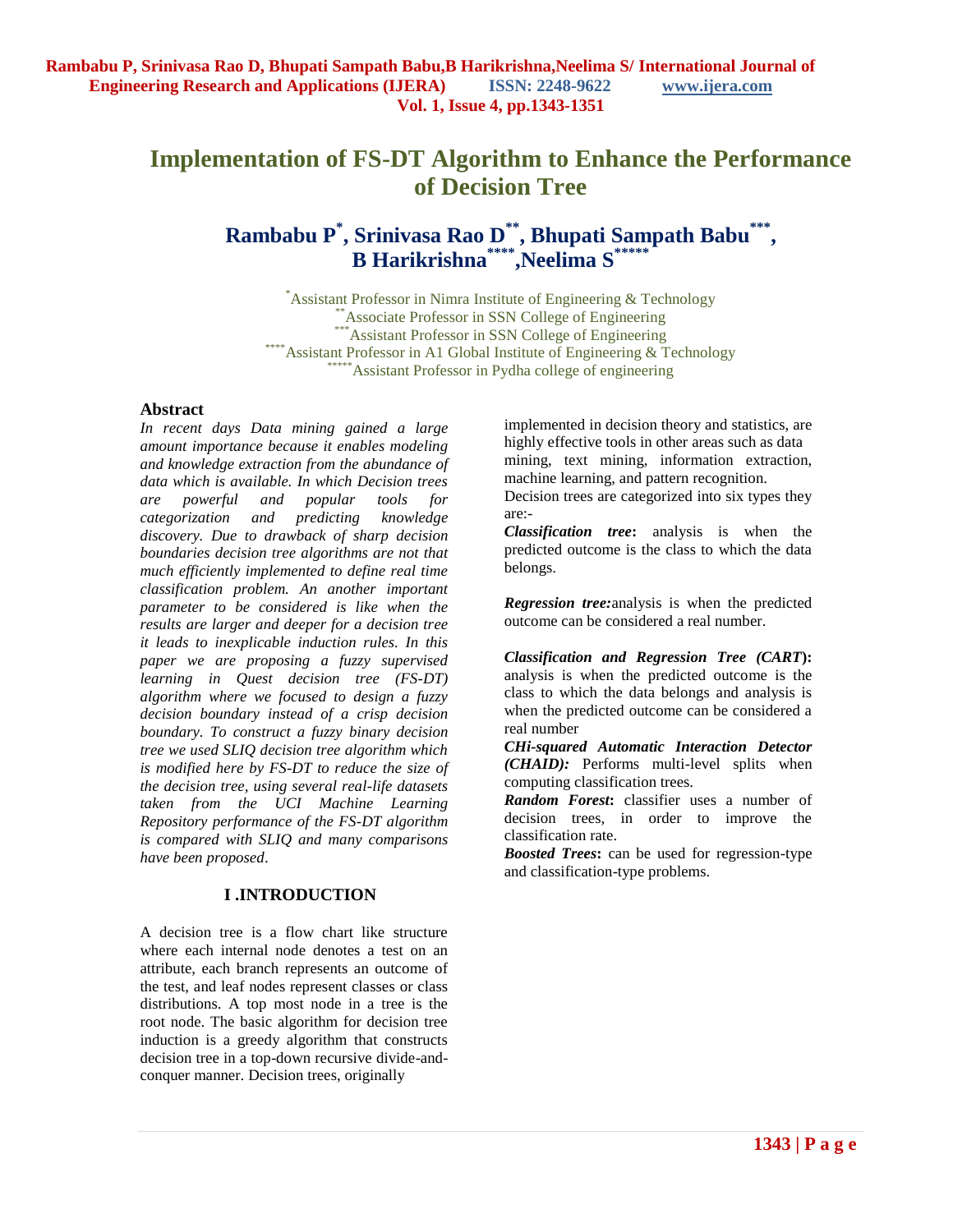

Fig 1: History of Decision tree algorithms

Powerful method of pattern classification is implemented by Top-Down induction of decision trees. Decision trees have an ability to handle complex problems by providing an understandable representation that is easier to interpret by producing logical rules of classification. Extensively used classification models to handle the complex problems are entropy-based decision tree algorithms like ID3 and C4.5, which are used to produce amultiway decision tree. To generate a binary decision tree, supervised learning in Quest (SLIQ) algorithm uses the Gini index as a split measure. Some more algorithms that use the Gini index as a split measure are the SPRINT,CLOUDS, CMP-S, and elegant decision tree algorithms. Using the Gini index in decision trees has been explored for improving the performance of SLIQ by computing the Gini index only at those points where the class information changes.

Due to sharp boundary limitations conventional decision tree algorithms do not give rules that are easy to understand and are inefficient. On the other hand it is difficult in classification is its ability to handle quantitative data appropriately. Generally, the quantitative data are partitioned into a set of hard sets recursively until the entire set belongs to a single class. In this paper we are proposing theFuzzy decision trees to defeat this problem.Here Membership functions are given manually so finding a suitable membership function is a major problem even for a expert for datasets having high dimension and size. Most of the fuzzy decision tree algorithms are based on ID3 or C4.5 wherein the quantitative data are converted into fuzzy linguistic terms. In this paper,we propose a newway of fuzzifying the SLIQ decision tree algorithm. Without converting the quantitative values into fuzzy linguistic termsthe fuzzy SLIQ decision tree (FS-

DT) algorithm constructs a binary decision tree. the degree of fuzziness of the attribute values given by membership function which indicating whether it is equal to the split value or not.

#### **II.RELATEDWORK**

SLIQ is very popular traditional binary decision tree algorithm, developed by the Quest team at IBM.SLIQ used for datasets with numeric attributes, which generates crisp decision boundaries as shown in Fig 2. In a crisp decision tree, the split point is chosen as the midpoint of successive attribute values where the class information changes. Whenever a splitting attribute is chosen with a particular value, there is no guarantee that this is the exact value at which the split has to take place. Traditional decision tree algorithms face the problem of having sharp decision boundaries which are hardly found in any real-life classification problems. Traditional decision tree algorithms do not give rules that are easy to understand and are inefficient due to sharp boundary problems. One of the difficult problems in classification is its ability to handle quantitative data appropriately. Size of the decision is high (Large and deeper Decision tree) so performance of the decision tree is decreased. The decision tree is to be induced from *N* training patterns represented as

$$
\left(x^{(1)},y^{(1)}\right),\left(x^{(2)},y^{(2)}\right),\ldots,\left(x^{(N)},y^{(N)}\right)
$$

Where*x*<sup>(i)</sup> is a vector of *n* attributes and  $y^{(i)}\epsilon(\omega)$ ,  $\omega$ 2, . . . ,  $\omega$ *C*) is the class label corresponding to theinput  $x^{(i)}$ . At a particular node *v*, let there be  $N(v)$  trainingpatterns (for the root node, or node  $0, N(0) = N$ . The number of training patterns at node *v* belonging to class *ωk* is denotedby  $N_{\omega_k}^{(v)}$ .  $\sum_k N_{\omega_k}^{(v)} = N^{(v)}$ , and  $N^{(u)}$  is the number of trainingpatterns in the dataset (under consideration) to be partitioned.



Fig 2: SLIQ methodology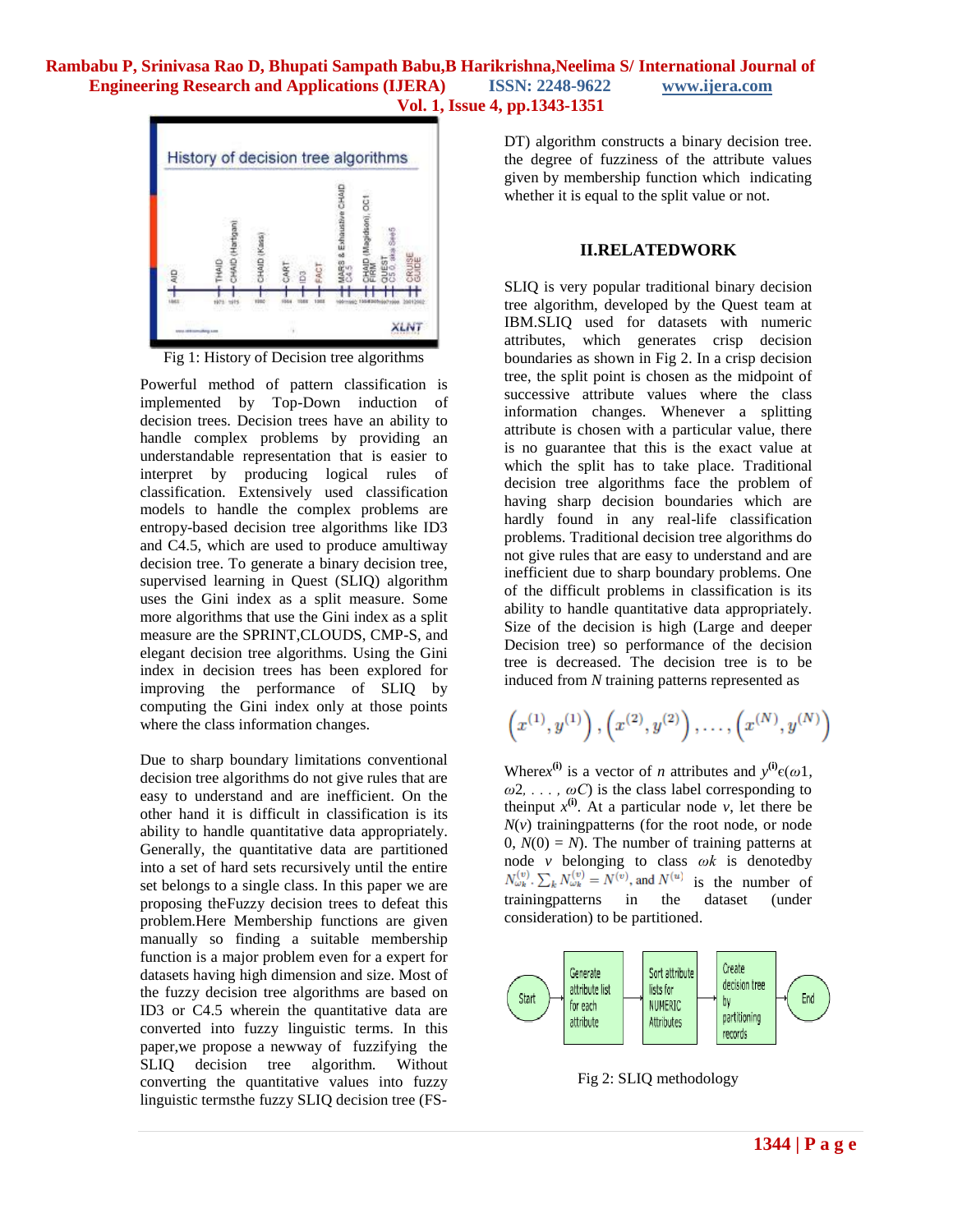The Gini index used as the node splitting measure is asfollows::

$$
D(x_j) = \sum_{v=1}^{V} \frac{N(v)}{N(u)} \left[ 1 - \sum_{k=1}^{c} \left( \frac{N_{\omega_{k}}^{(v)}}{N(v)} \right)^2 \right]
$$

The decision tree is constructed by splitting one of the attributes at each level as shown in Fig 3. The basic aim is to generate a tree,which is most accurate for prediction. With the help of the Gini index, it is decided which attribute is to be split and the splitting point of the attribute. The Gini index is minimized at each split, so that the tree becomes less diverse as we progress.



Fig 3: constructing the decision tree

#### **III .PROPOSED ALGORITHM**

To generate crisp decision boundaries thevery popular binary decision tree algorithm usedfor datasets with numeric attributes is SLIQ. To generate fuzzy decision trees for datasets with quantitative attributes in this paper we suggest a fuzzification procedurefor the SLIQ algorithm. In a crisp decision tree,the split point is chosen as the midpoint of successive attributevalues where the class information changes. There is no assurance that this is the correct value at which the split has to take placewhenever a splittingattribute is selected with a particular value. For which we design afuzzy membership function that has membership values thatare equal to one for records having values that are

very closeto the chosen split point, and for points other than these, thefuzzy membership value depends on the standard deviation ofthe attribute. The decision will be crisper when larger the standard deviation has occurred as shown in Fig 4& Fig 5. For each of the attributes the fuzzy membership values are calculatedby using the following membershipfunction:

$$
\text{fuzzy value} = \begin{cases} \frac{\text{lw}}{\text{lp} + \text{lw} - \text{val}}, & \text{val} < \text{lp} \\ 1.0, & \text{lp} \leq \text{val} \leq \text{rp} \\ \frac{\text{rw}}{\text{val} - \text{rp} + \text{rw}}, & \text{val} > \text{rp} \end{cases}
$$





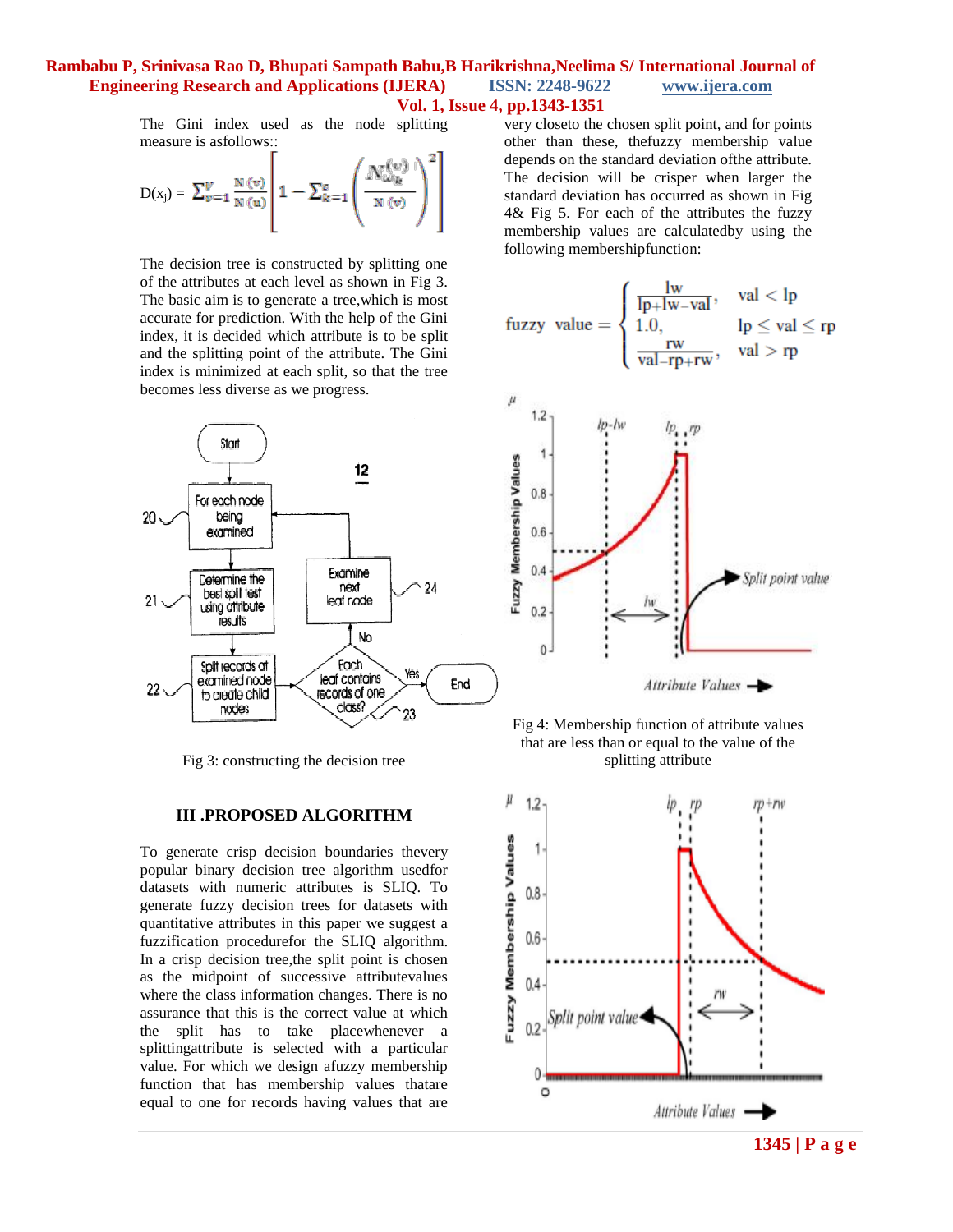Fig 5: Membership function of attribute values that are greater than or equalto the value of the splitting attribute

Where,

 $\mathbf{lw} = \alpha * \sigma$ IW =  $\alpha * \sigma$ <br>
I'm =  $0.0$ <br>
I'm = split\_point -  $\beta$ <br>
I'm = split\_point +  $\beta$ lw = 0.0<br>
rw =  $\alpha * \sigma$ <br>
lp = split\_point -  $\beta$ <br>
rp = split\_point +  $\beta$  $\sigma$  denotes standard deviation.

The split point are dependent on the standard deviation which are represented using the attribute values like the parameters  $l_w$  and  $r_w$  for the left and right sides and curve's slope is controlled by the parameters  $l_w$  and  $r_w$ . The parameter *β* decides the range of attribute values that will have a membership value that is equal to one. Normally, *β* takes values between zero and one. When the attribute values have a higher spread,  $\beta$  can take even a value that is greater than one. *α \*σ* decides the spread of the membership function. For a variety of real-life datasets taken from the UCI Machine Learning Repository the fuzzy membership function works well, on thestandard deviation of the attribute values of the dataset the shape of the membership function is dependent.

TheGini index is evaluated at every successive midpoint of the attributevalues in the SLIQ algorithm. The efficiency ofthe SLIQ decision tree algorithm can be improved by evaluatingthe Gini index only at midpoints of attributes where the class information changes, and by doing so, the performance and the decision tree constructed do not change. In this paper, the candidate split value of the attribute is chosen to be the midpoint of the attribute at class boundaries. The Gini index is evaluated by using the fuzzy values associated with the attribute at particular split value and the fuzzy membership values of each record in the dataset, i.e.,  $N_{\omega_k}^{(v)}$  = sum of the product of fuzzy membership of the values of the attribute in each record and the membership of the respective records for a particular class*ω<sup>k</sup>* . Initially, every record is assumed to have a membership value that is equal to one divided by the number of classes for the root node. Once the root node is selected, the

membership values of the records are modified by using the membership values of the attribute chosen as the split point. This procedure recursively repeated until any one of the following three conditions are satisfied.

1) For any class in the dataset, if the ratio of the sum of the membership values of records to that of the total membership value of the entire dataset is greater than or equal to a particular threshold value decided by the user.

2) The number of records in the dataset is less than  $\alpha$  \*size of the complete dataset, where  $\alpha$  is a value between zero and one.

3) Depth of the decision tree is more than a userspecified threshold (max\_depth). The leaf nodes will have the presence of all the classes with the corresponding normalized fuzzy membership values.

The decision made at each node of the decision tree is whether the test attribute value is equal or not equal to the split value of the attribute at each node, unlike SLIQ where the decision made is less than or greater than the attribute at each node. The algorithm is given as follows.

#### **Function Decision-Tree-Construction (Level L) Algorithm:**

1. If *L* is root then

2. Initialize the fuzzy membership values for each record in the dataset to 1/number of classes. 3. Else

4. Fuzzy membership value of each record is updated by multiplying it with the fuzzy membership values of the chosen attribute.

5. End

6. For each node at level *L* do

7. If splitting criterion is not met then

8. For each attribute *a* in the dataset do

9. Sort the attribute values along with class information

and fuzzy membership values of records

10. For each midpoint value *v* of the distinct values in

the presorted attribute list where class information

changes do

11. Evaluate-Gini-index (*a, v*)

12. End

13. Find the attribute value *v* for attribute *a*, which has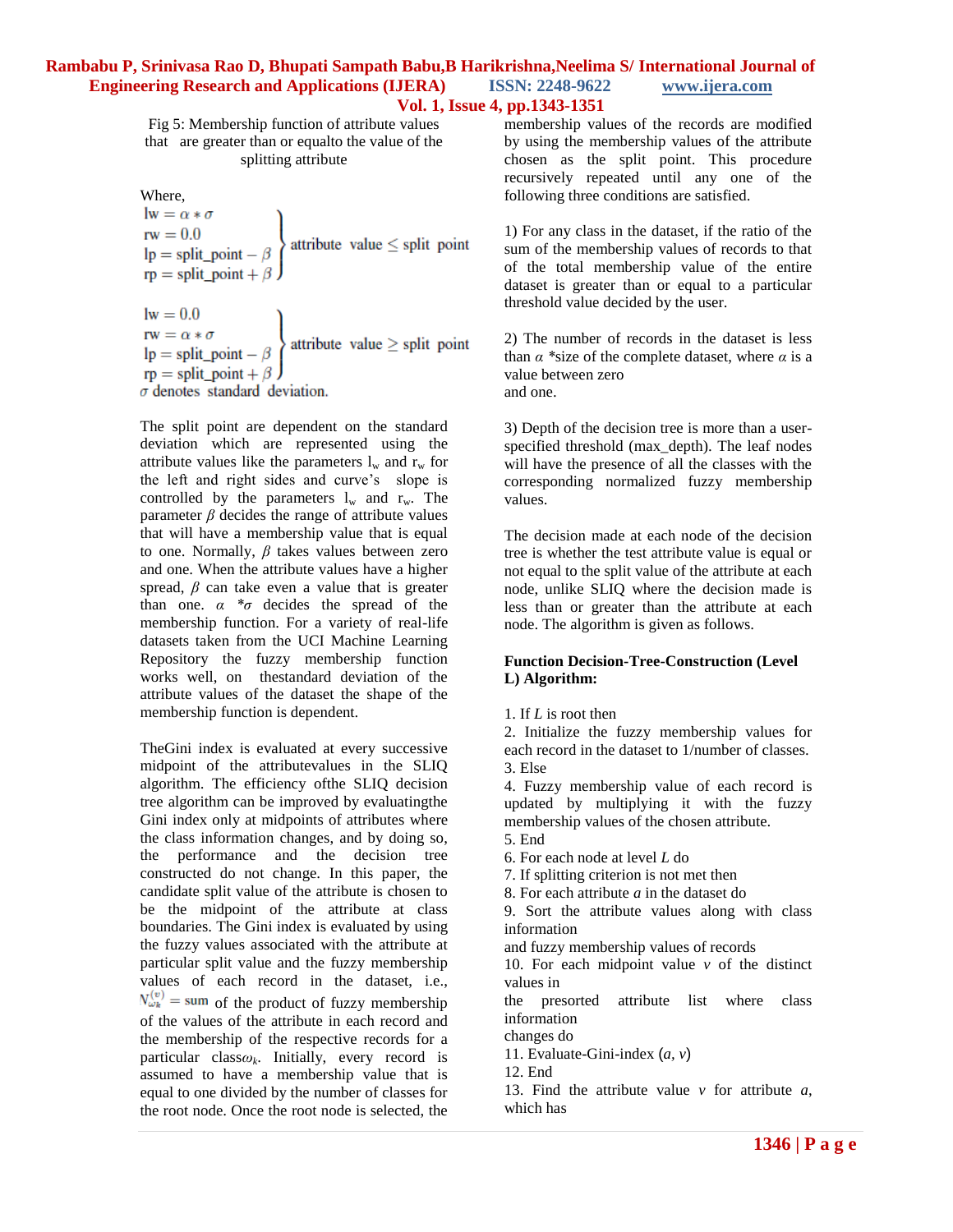## **Vol. 1, Issue 4, pp.1343-1351**

End

14. End

15. Select the attribute *a\_* that has the least Gini index to

partition the dataset at value *v\_*.

the least Gini index value

16. While the splitting attribute  $a_{\text{}}$  at value  $v_{\text{}}$  is already the

parent of the current node at Level *L* do

17. Select the next best attribute as the splitting attribute.

18. End

19. If none of the attributes are selected then

20. Make this node a leaf node

21. Assign membership values of each class to this node.

22. End

23. If the node at Level *L* has been partitioned then

24. Decision-tree-construction (Level *L* + 1)

- 25. End
- 26. End

## *Function* **Evaluate-Gini-index (attribute** *a***, split point value** *v***)**

For each value of attribute *a* do

Find the Fuzzy membership (*a, v*, left)

Find the Fuzzy membership (*a, v*, right) End

Evaluate the Gini\_index using the fuzzy membership values of the attribute and that of the records;

*function* **Fuzzy membership (attribute** *a***, Split\_point***v***, position pos)**

Compute standard deviation *σ* of the attribute *a* Set the values of *α* and *β* If pos==left then do

For each value *v* of attribute *a* do

$$
lw = 0.0
$$
  
\n
$$
rw = \alpha * \sigma
$$
  
\n
$$
lp = split\_point - \beta
$$
  
\n
$$
rp = split\_point + \beta
$$
  
\n
$$
flux = \begin{cases} \frac{lw}{1.0}, & v < lp \\ 1.0, & lp \le v \le rp \\ \frac{rw}{v - rp + rw}, & v > rp \end{cases}
$$

End

If  $pos = -right$  then do For each value  $v$  of attribute  $a$  do

$$
lw = \alpha * \sigma
$$
  
\n
$$
rw = 0.0
$$
  
\n
$$
lp = split\_point - \beta
$$
  
\n
$$
rp = split\_point + \beta
$$
  
\nfuzzy value = 
$$
\begin{cases} \frac{lw}{lp + lw - v}, & v < lp \\ 1.0, & lp \le v \le rp \\ \frac{rw}{v - rp + rw}, & v > rp \end{cases}
$$

End

End

## **IV.DESIGN IMPLEMENTATION**

Sequence diagrams are used to formulate the behavior of a system and visualize communication among objects. They are useful for identifying additional objects that Participate in the use cases. We call objects involved in the use cases as participating Objects. These represent the interaction that take place among objects.



Fig 6: split-point sequence diagram.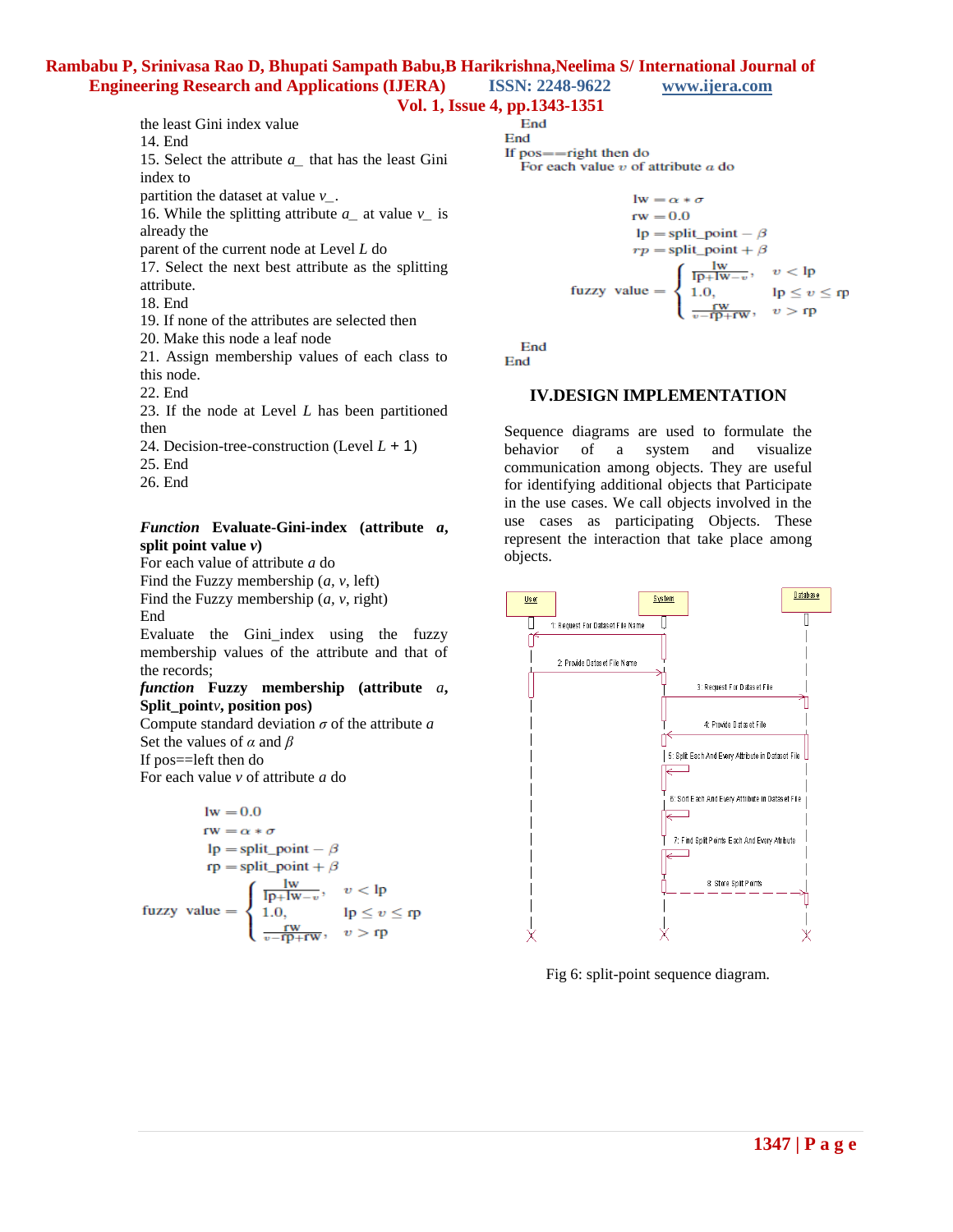



Fig 8: Decision tree sequence diagram



Fig 9: Class label prediction sequence diagram

#### **V.RESULTS INPUT SCREENS**

To run the project, JVM can interact with the user to ask to enter dataset name, for which we wants to generate decision tree. After the user provides dataset name, JVM can execute the project and can generate decision tree. The dataset name provided here is wine quality UCI machine learning dataset which contain eleven Attributes and seven class labels.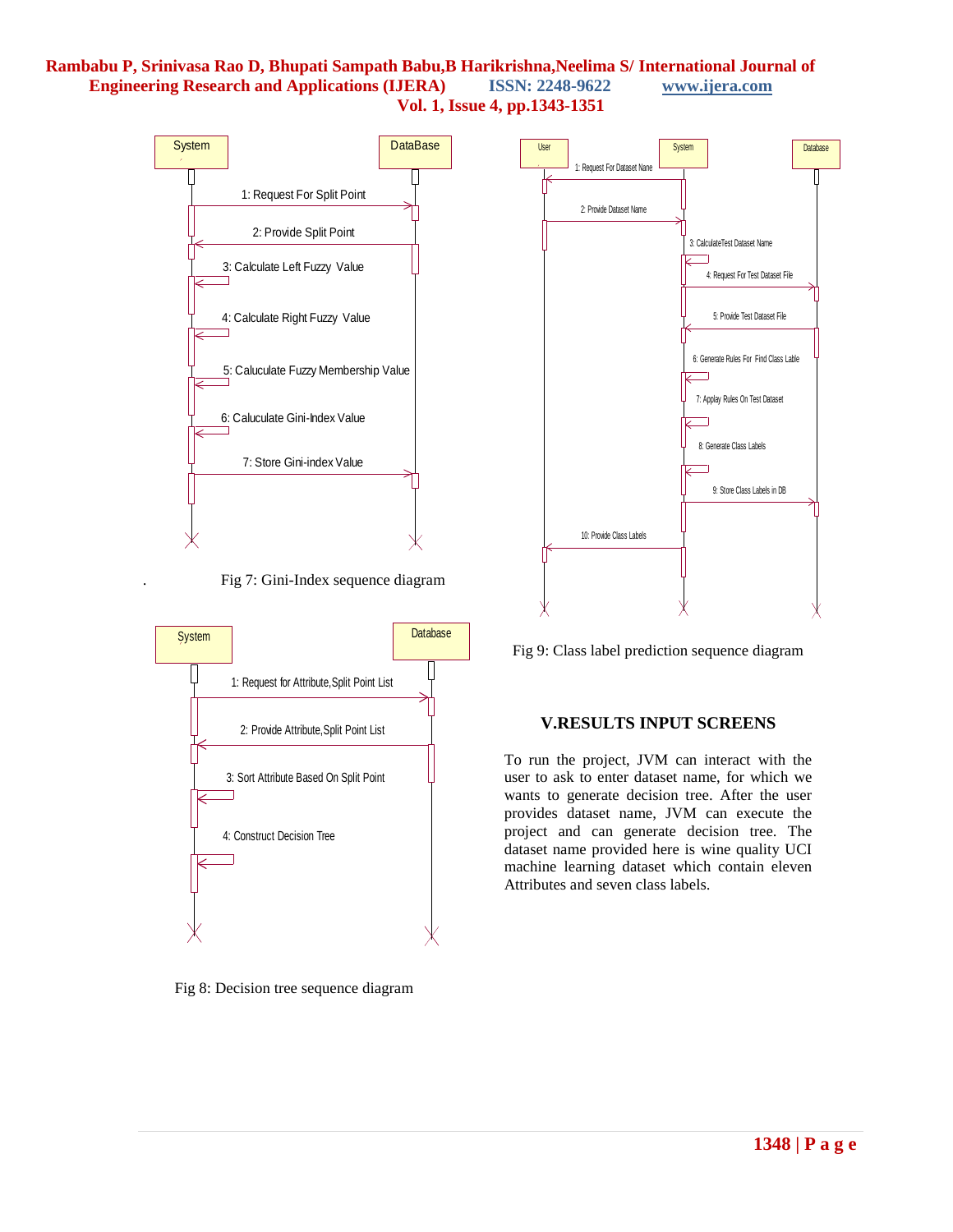

## **DECISION TREE OUTPUT SCREEN**

After the user provides wine quality UCI machine learning dataset as input, JVM can execute the project and can generate wine quality decision tree. The generated wine quality decision tree is shown below. The generated wine quality decision tree contain thirteen nodes, twelve leaf nodes and Attribute eleven is root node.

| E Resource - DocisionTroe, jeva - EasyEclipse Server, Java.<br>File Edit Source Reflactor Navigate Search Protect Tomcat Run Window Help | $-6x$                                                                                                           |
|------------------------------------------------------------------------------------------------------------------------------------------|-----------------------------------------------------------------------------------------------------------------|
| 愛遇場 : 판판 : N · Q · Q ·   Q · : B : G / B : R · : T / H : 이 : G · : 9 · 3 · 이 · 수 · /<br>FT B-Resource<br>$H - 190$                       |                                                                                                                 |
| P<br><b>D</b> DecisionTree.java X<br><b>C. Navigator 35</b>                                                                              | D Console 22<br><b>BXWBBB</b> CC-19-PD                                                                          |
| $\sigma$                                                                                                                                 | A [1] DecisionTree [Java Application] C/Program Files/EasyEdgee Server Java 1.2.2.2(artibin)(avavutoro (Apr 23, |
| mackage con.citan.slic:                                                                                                                  | Enter Dataset Name                                                                                              |
| $\circ \circ \circ \mathsf{R}$                                                                                                           | winequality.txt                                                                                                 |
| S Wimport java.util.ArrayList;                                                                                                           |                                                                                                                 |
| 0.11                                                                                                                                     |                                                                                                                 |
| ⊞ B <sup>i</sup> sko                                                                                                                     |                                                                                                                 |
| 8-Gb bin<br>mublic class DecisionTreet                                                                                                   | Attribute<br>Split Point<br>Gini Index                                                                          |
| <b>B-Gb</b> en                                                                                                                           |                                                                                                                 |
| 8 <sup>0</sup> con<br>public static veid nain String[] arcs] throws                                                                      | 9.55<br>0.6404244319314016<br>n11                                                                               |
| il ill olan<br>/ 'DatasetNameReader dnr=new DatasetNameRe                                                                                | b8<br>0.99258 0.6598094545536974                                                                                |
| T. dasspath<br>dnr.setTitle:"DatasetNameReader");                                                                                        | 17.625 0.6645909756506102<br>a4                                                                                 |
| D arolect<br>dnr.setSize1500.4001;                                                                                                       | a7<br>215.5 0.6690597930365754                                                                                  |
| <b>R</b> deck bt<br>dnr.setVisible(true);                                                                                                | 0.0395 0.6691700693847475<br>n5                                                                                 |
| Il testiense be<br>FileName fosme=null;                                                                                                  | a6<br>56.5 0.6709590949058551                                                                                   |
| String filename = new String (fname.getFil                                                                                               | s2<br>0.23249999999999998<br>0.6715878958411896                                                                 |
| System.out.println(filename); !/                                                                                                         | a3<br>0.2050000000000002<br>0.6778343757684655                                                                  |
| DataInputStress din=new DataInputStress (2)                                                                                              | a9<br>3.245 0.6783214127449253                                                                                  |
| System.out.println!"Enter Dataset Name" :                                                                                                | 8.85000000000001<br>0.6795532662550999<br>a1                                                                    |
| String filenume=din.readLine () ;                                                                                                        | 0.525 0.682228882637183<br>810                                                                                  |
| DatasetReader reader = new DatasetReader                                                                                                 |                                                                                                                 |
| DataSet dataSet = reader.calculateDataSet                                                                                                |                                                                                                                 |
| DataSetHandler handler = new DataSetHandl                                                                                                |                                                                                                                 |
| handler.sortDataSetHdataSetH:                                                                                                            |                                                                                                                 |
| handler.calculateSplitPoints(dataSet);                                                                                                   | Parent Node<br>Left Node-Split Point Right Node-Split Point                                                     |
| handler.calculateFuzzValues(dataSet);                                                                                                    |                                                                                                                 |
| handler.calculateFinalFuzzyMebershipValue                                                                                                | a8 --- >0.99258 a4 --- >17.625<br>811                                                                           |
| List <string> classList = dataSet.getUniqu</string>                                                                                      | $a7 - -2215.5$<br>$a5 \rightarrow 0.0395$<br><b>AR</b>                                                          |
| Svstem.out.println("");                                                                                                                  | A2 --- >0.23240000000000000<br>s4<br>86--- > 56.5                                                               |
| System.out.println("");                                                                                                                  | a7<br>a3 --- >0.20500000000000002<br>mull<br>A5                                                                 |
| System.out.println("-----------                                                                                                          | 89--- > 3.245<br>a1 --- > 8,85000000000001<br>h6<br>$a10---&0.525$                                              |
| System.out.println("Attribute\tSplit Poir                                                                                                | null<br>s2<br>null<br>null                                                                                      |
| System.out.println("----------------------                                                                                               | null<br>A3<br>null                                                                                              |
| List <fuzzynembershipwalues> finalFuzzyNem</fuzzynembershipwalues>                                                                       | sQ<br>null<br>null                                                                                              |
| int treeOrder[] new int[100];<br>int classCount:                                                                                         | null<br>A1<br>null                                                                                              |
|                                                                                                                                          | <b>A10</b><br>null<br>null                                                                                      |
| double splitFoint[] -new double[100];<br>int attributeCount=finalFurryNembershipWe                                                       |                                                                                                                 |
| for (int fuzzyladex = 0; fuzzyladex < fine                                                                                               |                                                                                                                 |
| FuzzvNenbershipWalues fuzzvNenbershir                                                                                                    |                                                                                                                 |
| String s-furryMembershipValues.getAtt                                                                                                    | Enter Test Dataset Name                                                                                         |
|                                                                                                                                          |                                                                                                                 |
|                                                                                                                                          |                                                                                                                 |
| жõ                                                                                                                                       | <b>McCER</b><br>Smart Droent 30:1                                                                               |
| $H$ start<br><b>Ed project find - Mores</b><br><b>El</b> Document2 - Margard<br>Pi Resource - DecisionTr.                                | <b>C成春 125430</b>                                                                                               |

Fig 11: Decision Tree Output Screen

Fig 12: SLIQ wine quality Decision Tree

## **FUZZY-SLIQ DECISION TREE FOR WINE QUALITY DATASET**



Fig 13: Fuzzy-SLIQ wine quality Decision Tree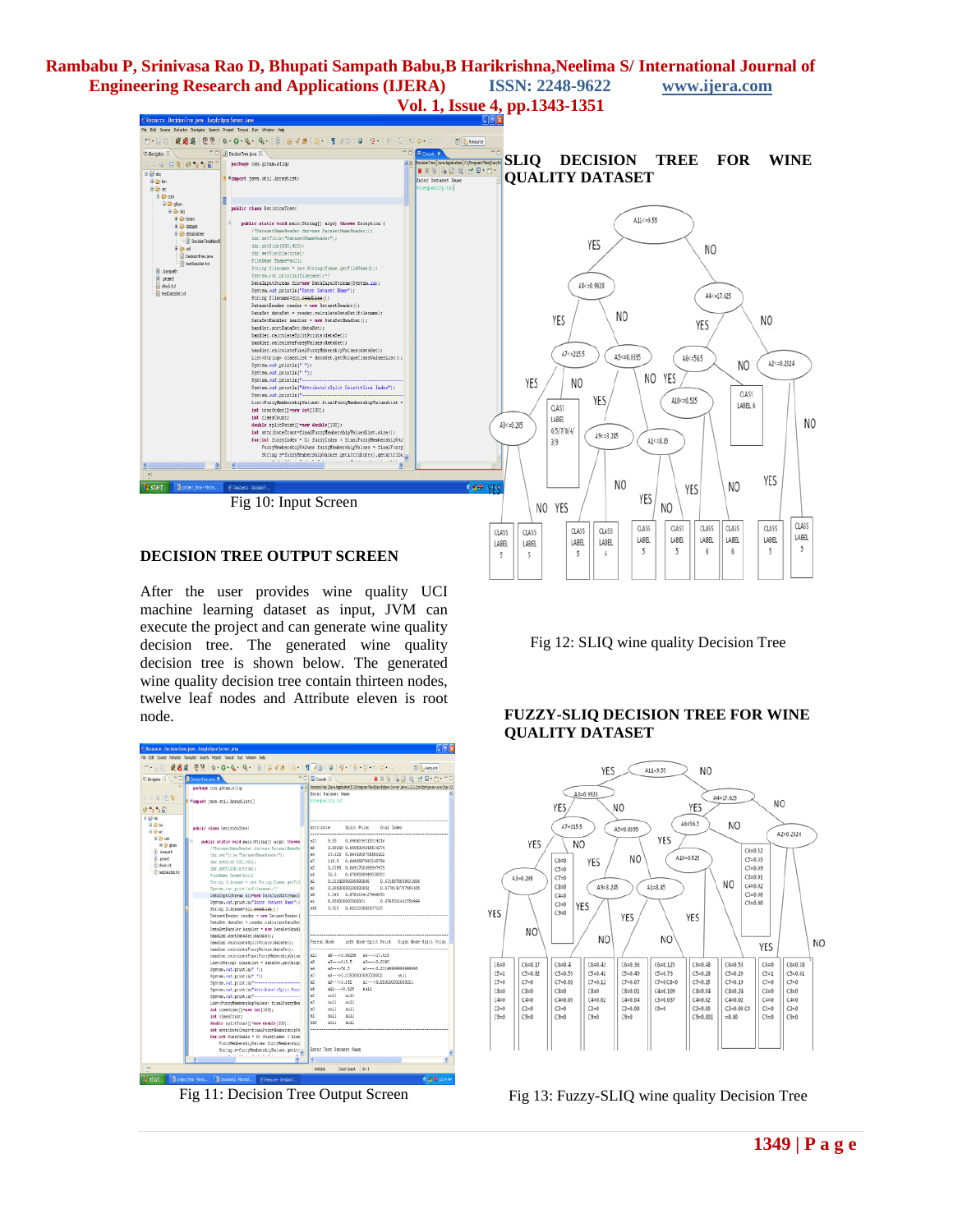#### **PREDICTION OUTPUT SCREEN**

After construction of decision tree, the classification rules were generated for test wine quality dataset by using Fuzzy SLIQ decision tree. By applying classification rules on test dataset, the class label can be generated. The below output screen shows predicted class label for test wine quality dataset.



Fig 14: Prediction Output Screen

#### **Conclusion**

Over the hard binary decision tree algorithm (SLIQ),the FS-DT algorithm has provided contemptible performance .The classification accuracy has better enhancement when compared to that of SLIQ in case of FS-DT. The size of the decision tree developed using the proposed algorithm is considerably less compared to that of SLIQ. FS-DT algorithm should be worked on any Quantitative Dataset having hundred of data records. Using Online Learning System (OLS) dataset, FDT algorithm can be implemented which supports Online Learning System (OLS) dataset and attributes of dataset having quantitative values. The predictive module should be used to find missing class labels by using generated rules from FS-DT. It is able to find any length Test data set having missing class labels.

#### **References**

[1] S. Ruggieri, "Efficient C4.5 [classification] algorithm]," IEEE Trans.Knowl. Data Eng., vol. 14, no. 2, pp. 438–444, Mar./Apr. 2002.

[2] J. C. Shafer, R. Agrawal, and M. Mehta, "SPRINT: A scalable parallelclassifier for data mining," in Proc. 24th Int. Conf. Very Large Data Bases,Mumbai, India, Sep. 1996, pp. 544– 555.

[3] S. R. Safavian and D. Landgrebe, "A survey of decision tree classifiermethodology," IEEE Trans. Syst., Man, Cybern., vol. 21, no. 3, pp. 660–674, May/Jun. 1991.

[4] A. Suárez and J. F. Lutsko, "Globally optimal fuzzy decision trees for classification and regression," IEEE Trans. Pattern Anal. Mach. Intell.,vol. 21, no. 12, pp. 1297–1311, Dec. 1999.

[5] M. Umanol, H. Okamoto, I. Hatono, H. Tamura, F. Kawachi, S. Umedzu,and J. Kinoshita, "Fuzzy decision trees by fuzzy ID3 algorithm and itsapplication to diagnosis systems," in Proc. 3rd IEEE Conf. Fuzzy Syst.,Jun. 1994, vol. 3, pp. 2113–2118.

[6] H. Wang and C. Zaniolo, "CMP: A fast decision tree classifier using multivariate predictions," in Proc. 16th Int. Conf. Data Eng., 2000,pp. 449–460.

[7] Y. Yuan and M. J. Shaw, "Induction of fuzzy decision trees," Fuzzy Sets Syst., vol. 69, no. 2, pp. 125–139, Jan. 1995.

[8] B. Chandra and P. Pallath, "Robust algorithm" for classification using decision trees," in Proc. IEEE Int. Conf. CIS-RAM, 2006, pp. 608–612.

[9] B. Chandra and P. P. Varghese, "On improving efficiency of SLIQ decision tree algorithm," in Proc. IEEE IJCNN, 2007, pp. 66– 71.

[10] C. Z. Janikow, "Fuzzy processing in decision trees," in Proc. 6th Int.Symp. Artif. Intell., 1993, pp. 360–367.

[11] C. Z. Janikow, "Fuzzy decision trees: Issues and methods," IEEE Trans.Syst., Man, Cybern. B, Cybern., vol. 28, no. 1, pp. 1–14, Feb. 1998.